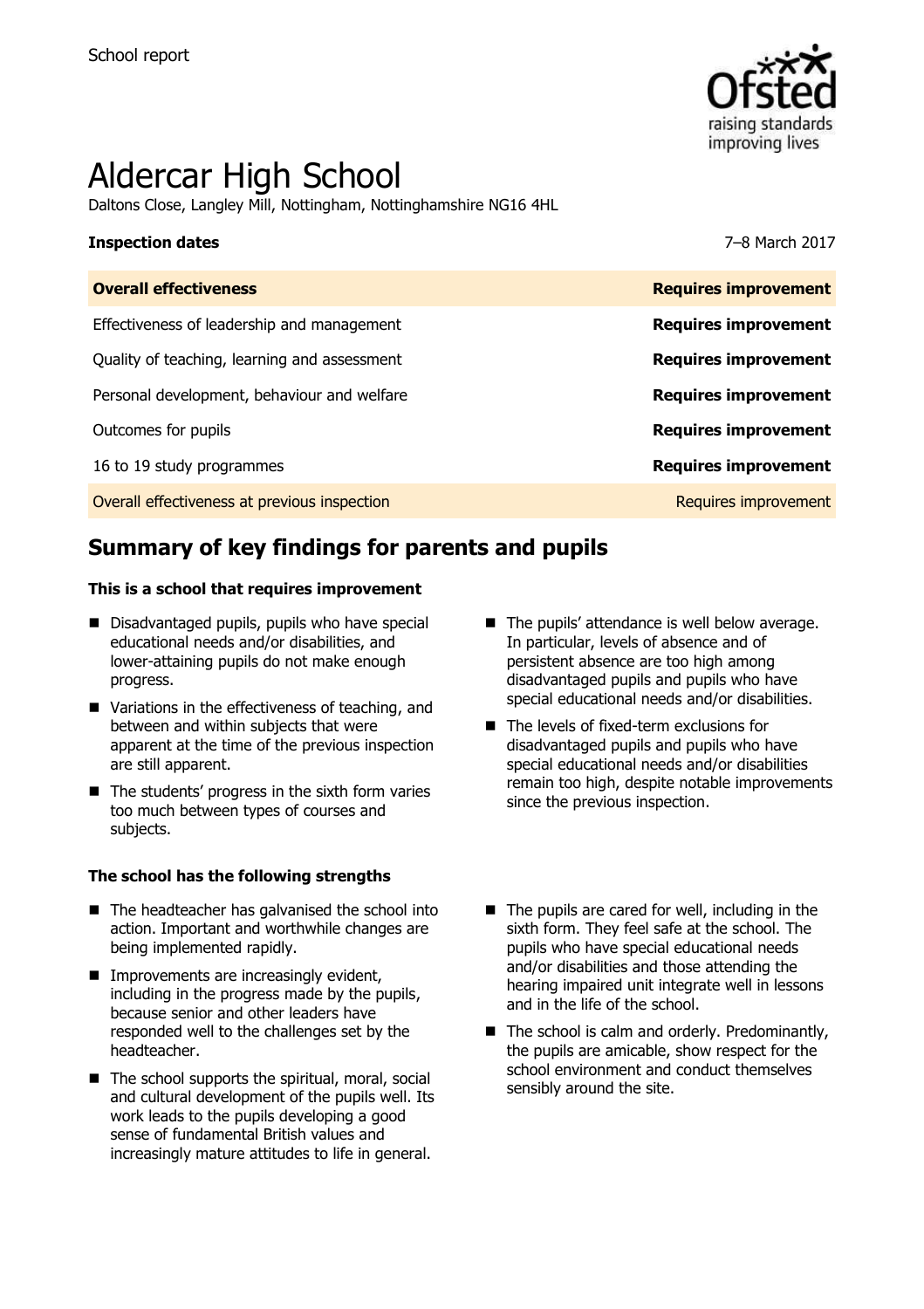

# **Full report**

### **What does the school need to do to improve further?**

- Work with parents to improve the pupils' attendance, particularly among disadvantaged pupils and pupils who have special educational needs and/or disabilities.
- Develop ways and means to support and to improve the behaviour of disadvantaged pupils and pupils who have special educational needs and/or disabilities, so that these groups feature less prominently among the fixed-term exclusions than they do now.
- Ensure that all subject and other leaders check on the effectiveness of actions that they take to improve the attainment and progress of the pupils, comparing it more stringently with the progress of other groups, and take further action to remedy any underachievement, based upon what they find, with particular regard to lowerattaining pupils, disadvantaged pupils, and pupils who have special educational needs and/or disabilities and in the sixth form.

An external review of the school's use of the pupil premium funding should be undertaken in order to assess how this aspect of leadership and management may be improved.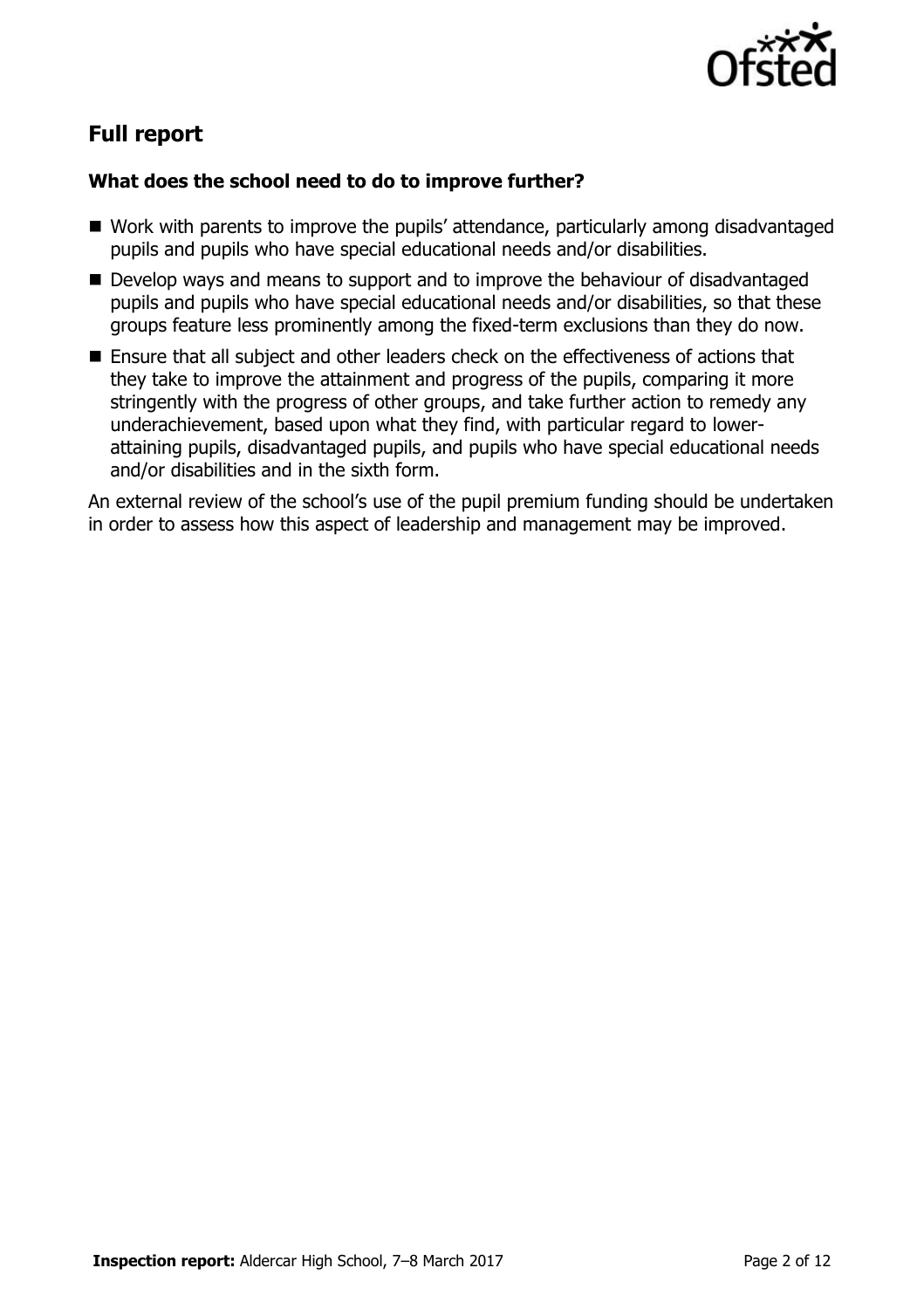

# **Inspection judgements**

### **Effectiveness of leadership and management Requires improvement**

- The leaders and the governing body pay insufficient attention to how the progress of the pupils who have special educational needs and/or disabilities compares with that of other pupils. They are not clear enough about what the information available indicates about how well the pupils are doing.
- The leaders do not evaluate incisively enough the impact of the school's use of funding for special educational needs and/or disabilities on the progress made by these pupils.
- Similarly, the leaders and the governing body have not evaluated sharply enough the impact of how the school uses the pupil premium. The approaches taken have not resulted in sufficient improvements in the progress made by disadvantaged pupils.
- The same is true for how the school has used the literacy and numeracy catch-up funding for pupils in Year 7 who have fallen behind. The impact of the actions being taken by the school is not clear.
- The headteacher's frank and realistic evaluation of the school's effectiveness is providing a solid basis for work that is now leading to increasingly rapid improvement at the school. In large part, the staff and the pupils acknowledge and appreciate his visibility around the school and his openness.
- The subject and other leaders feel increasingly able to contribute to the improvement of the school. The headteacher has provided them with the appropriate tools and opportunities to do so. The leaders responsible for previously underperforming areas are 'stepping up to the plate', along with their colleagues.
- The headteacher has introduced several practical and well-conceived ways of working that are bringing greater coherence among, and more-focused actions by, subject and other leaders.
- Simple initiatives to assist the teachers in planning learning, such as the 'Five Pillars of Aldercar', are starting to reduce the variations evident in the effectiveness of the teaching, though only recently. Other techniques to improve the impact of the feedback given to the students are, similarly, starting to take effect, but are not fully in place.
- The management of the teachers' performance is linked to the national standards for teachers and reflects the school's development needs closely. Decisions about pay increases depend upon evidence of successful performance.
- The school is outward looking and the staff are increasingly being given opportunities for professional development and provided with suitable support, so that they are able to contribute to the improvement of the school.
- The school's curriculum is developed and adapted to meet the needs of the pupils. The leaders have analysed the curriculum carefully and identified provision that has, in the past, hampered the pupils' attainment. Such provision is being removed for the next academic year.
- The school makes good, extensive provision for the pupils' spiritual, moral, social and cultural development. Its approach to careers education, information, advice and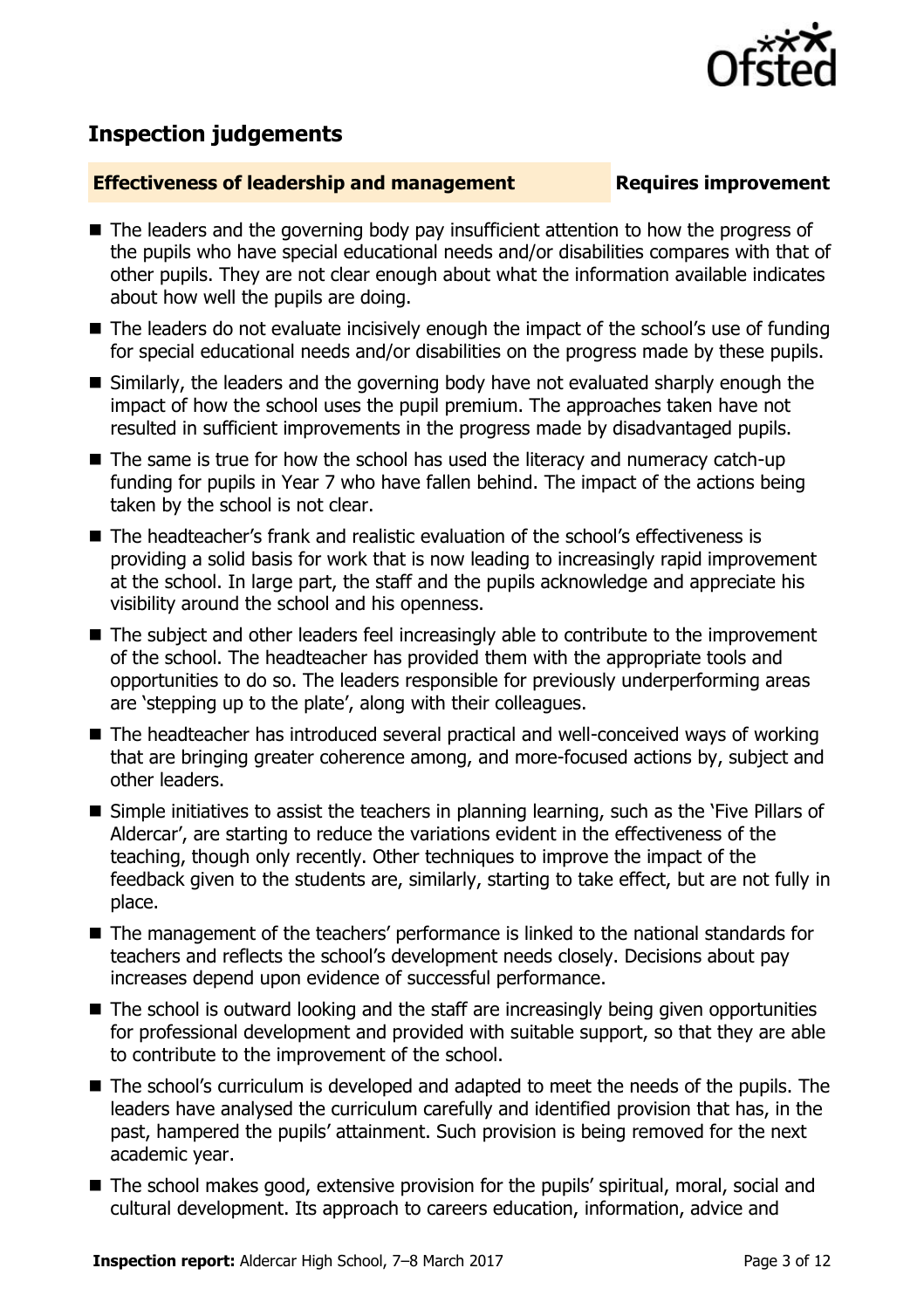

guidance is well thought out and contributes to the school's success in helping the pupils into further education, employment or training.

■ The provision for pupils who have special educational needs and/or disabilities has improved since the previous inspection. As a result, these pupils are integrated into lessons and so receive greater benefit from the subject expertise of the teachers. The pupils are now beginning to make better progress than previously.

### **Governance of the school**

- The governing body has ensured that the school meets its duties around safeguarding, including having a governor responsible for children in public care.
- $\blacksquare$  The governing body is kept well informed about the work of the school and augments its knowledge through regular contact with the school's leaders.
- If has not been exacting enough in challenging the school's leaders about the differences between the attainment and progress of different groups of pupils in key stages 3 and 4, and in the sixth form, and about how additional funding is used to improve pupils' achievement.

### **Safeguarding**

- The arrangements for safeguarding are effective.
- The staff understand and use the school's simple and straightforward systems for reporting any concerns. The pupils are also aware of what to do if they have a concern, either for themselves or for another.
- The staff receive regular training and updates on safeguarding matters and are alert to a broad range of potential concerns, from things that may affect a pupil's behaviour to possible signs of radicalisation.
- The school works well with external agencies to get appropriate support for the pupils, when it is needed.
- The school's work makes a major contribution to the pupils' feeling cared for and safe.

### **Quality of teaching, learning and assessment Requires improvement**

- The teaching does not consistently support the learning of lower-attaining pupils well, even in subjects where, more generally, the pupils do reasonably well. The feedback and guidance given to these pupils does not help them sufficiently to increase their learning. The teachers do not pick up quickly enough, or often enough, when these pupils are struggling.
- The teachers do not take the particular learning needs of disadvantaged pupils and pupils who have special educational needs and/or disabilities carefully into account often enough. In such circumstances, those pupils do not learn enough.
- The pupils also make slower progress when teachers do not deal with misbehaviour and inattentiveness effectively. On such occasions, the teachers do not respond effectively to what is happening with the pupils' learning.
- Predominantly, the teachers have good subject knowledge. In the most effective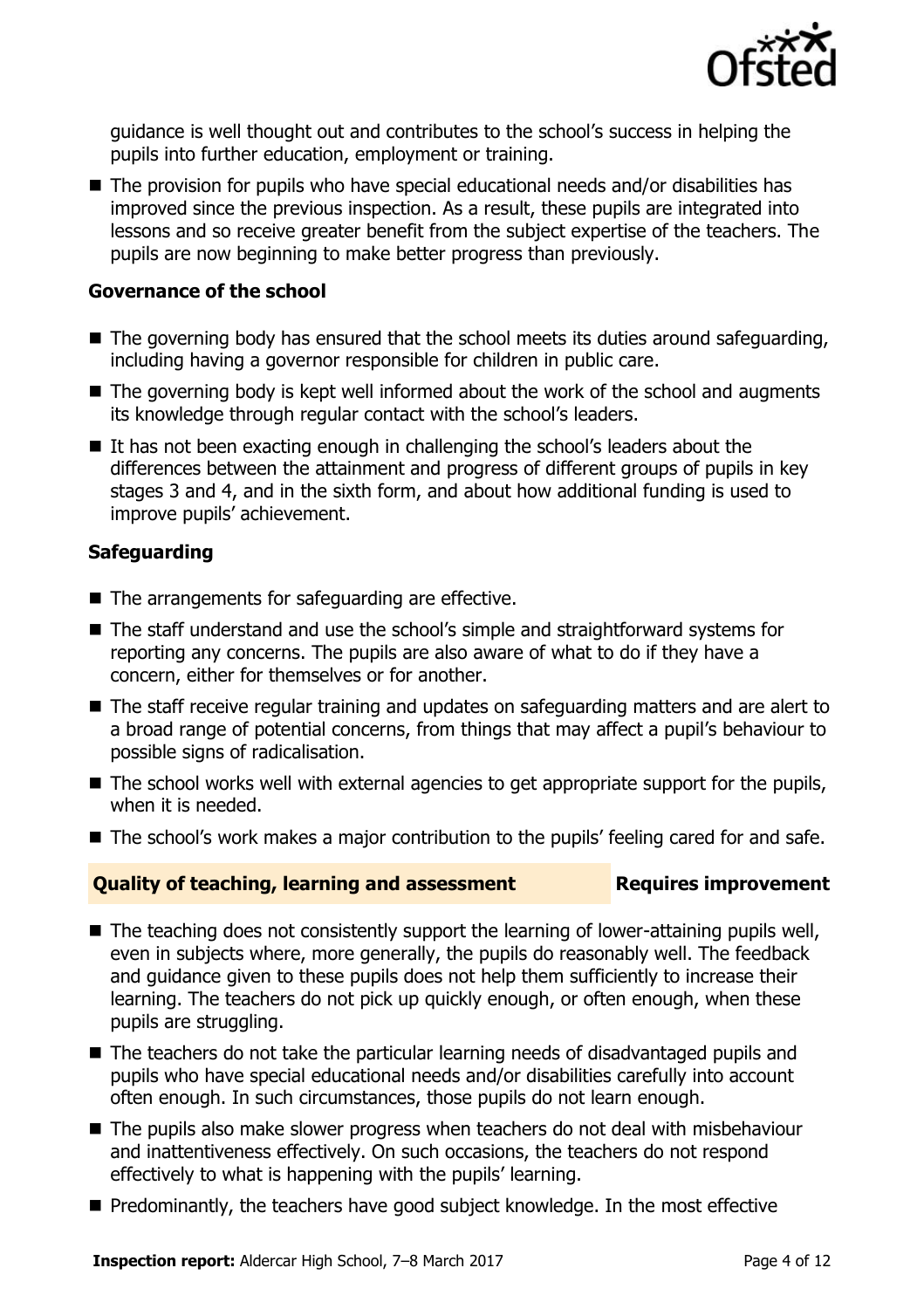

examples found by the inspectors, the teachers use their knowledge well to plan appropriately challenging activities. They use their knowledge also to question the pupils incisively and in depth, extending learning and drawing the full range of pupils skilfully into genuine and thought-provoking discussions.

- When the pupils received feedback which made them think more deeply, or extended the range of their learning, they made solid gains in that learning. This tended to be more the case with the most able pupils than with other groups.
- In addition, when the pupils were given purposeful opportunities to respond to the teachers' feedback and guidance, the pupils made faster progress.
- Generally, the teachers foster good relationships with the pupils. That makes the pupils feel secure and willing to take risks, which helps them to learn.
- When the learning needs of the pupils who have special educational needs and/or disabilities were taken fully into account, these pupils made secure gains in knowledge, skills and understanding. For example, when the teaching assistants are enabled to challenge the pupils and to provide carefully constructed and purposeful support, they prompt the pupils' learning well and the pupils benefit fully. This does not happen consistently enough.
- $\blacksquare$  The pupils who are part of the hearing impaired unit benefit noticeably from the support that they are given in lessons by signers.
- The pupils who are part of the hearing impaired unit and the pupils who have special educational needs and/or disabilities are integrated into lessons well.

### **Personal development, behaviour and welfare <b>Requires improvement**

### **Personal development and welfare**

- The school's work to promote pupils' personal development and welfare requires improvement.
- $\blacksquare$  The attendance of the pupils is below average. It is not improving consistently, particularly for disadvantaged pupils and pupils who have special educational needs and/or disabilities.
- **E** Levels of persistent absence are well above average and very high among disadvantaged pupils, pupils who have special educational needs and/or disabilities, and pupils who have transferred into the school part-way through the school year.
- The pupils feel safe at the school, including the pupils with special educational needs and/or disabilities and those attending the hearing impaired unit. This is the result of effective work by the leaders and the staff at the school.
- The school has clear mechanisms for supporting pupils who need additional help. The mechanisms are understood well by the pupils.
- The school can point to some notable successes with individual pupils whose attendance is exceptionally low, for example through the work of the recently formed inclusion centre. Many of these pupils join the school part-way through the academic year, often with very poor attendance records. When the school is able to work effectively with the pupils' parents, these pupils' attendance often increases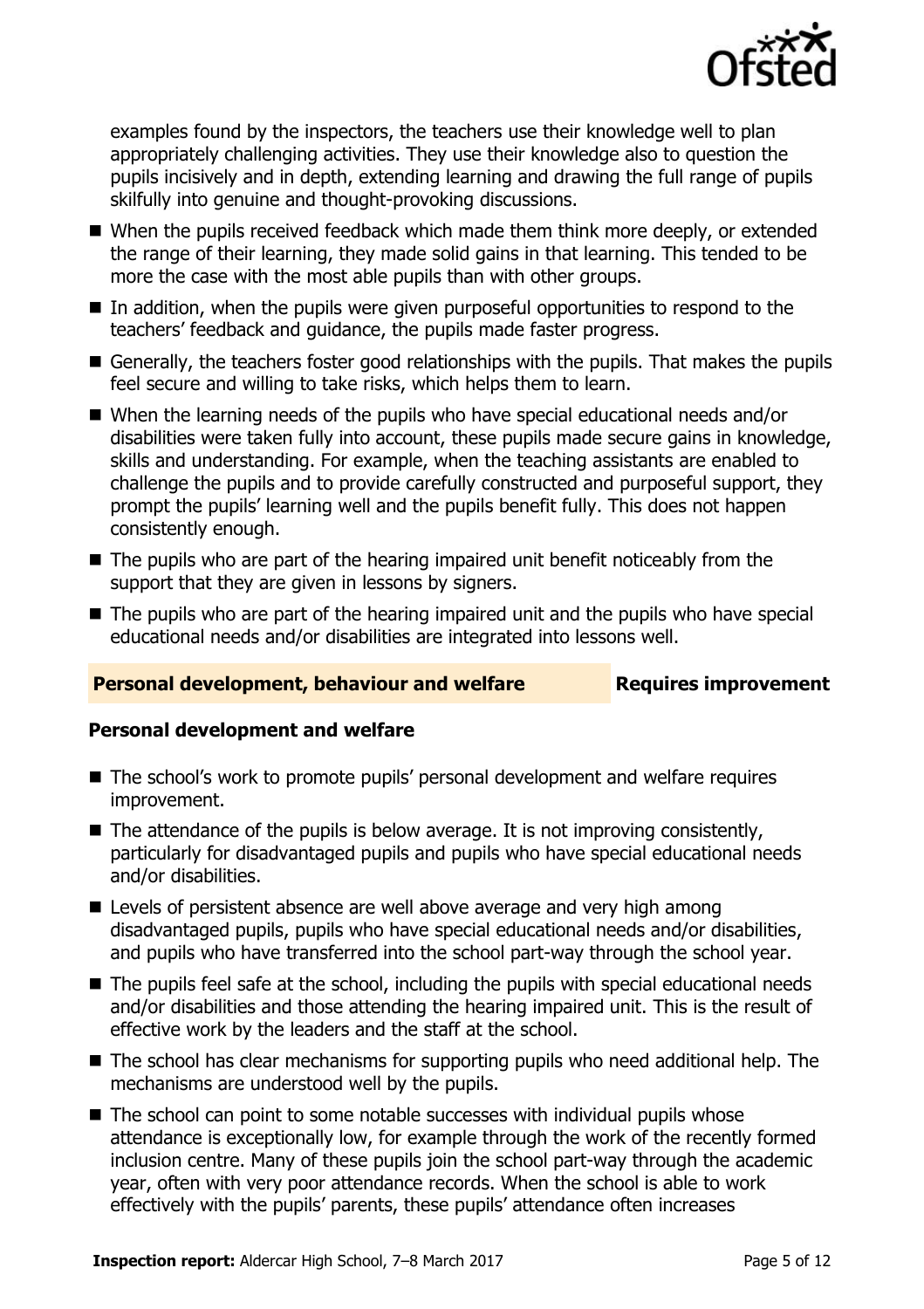

dramatically, albeit from the very low levels.

- The school works well to challenge stereotypes and to promote tolerance of difference. Very careful and, locally at least, pioneering work by the school to support the needs of lesbian, gay, bisexual and transgender pupils has resulted in predominantly mature and respectful attitudes among the pupils towards the differences between people.
- The pupils take on board the messages from the school's work to promote their spiritual, moral, social and cultural development, including, for example, ways to keep themselves healthy and about the safe use of social media.

### **Behaviour**

- The levels of short-term exclusions are still clearly above average.
- Disadvantaged pupils and pupils who have special educational needs and/or disabilities are still much more likely to be excluded than other pupils at the school.
- When the pupils, particularly the lower-attaining pupils, are unclear about what they should be learning, or are given confusing and conflicting instructions, their behaviour deteriorates. They show a lack of resilience and confidence as learners, become overly demanding of attention, call out, and begin to chatter. Such behaviour is not always managed skilfully by the staff.
- The standards of presentation in the pupils' work are mixed and do not show a consistent sense of pride in what they are producing.
- Recent changes have led to improvements in the pupils' behaviour. Exclusions have reduced notably over the last two years, including among disadvantaged pupils and pupils who have special educational needs and/or disabilities.
- A recently introduced behaviour policy has led to fewer instances of misbehaviour. For example, fewer pupils are now being sent to isolation.
- $\blacksquare$  Bullying is dealt with effectively. As one pupil explained to the inspectors, 'It would be foolish to say that it never happens, but the teachers deal with it consistently.'
- Instances of racist and homophobic bullying, or the use of derogatory language, are few.

### **Outcomes for pupils Requires improvement**

- The disadvantaged pupils make notably less progress than other pupils at the school. As a result, their attainment is well below that of their peers. The school's use of the pupil premium has not had sufficient impact on these pupils' progress.
- The pupils who have special educational needs and/or disabilities and lower-attaining pupils also make notably less progress than other groups at the school. The pupils attending the hearing impaired unit make progress similar to their peers.
- The pupils' progress varies too much, both within and between subjects, because of the variations in the impact of the teaching. While the pupils make reasonable progress in some subjects, they do not do so across the full range of the curriculum.
- $\blacksquare$  The pupils do not make enough progress in English.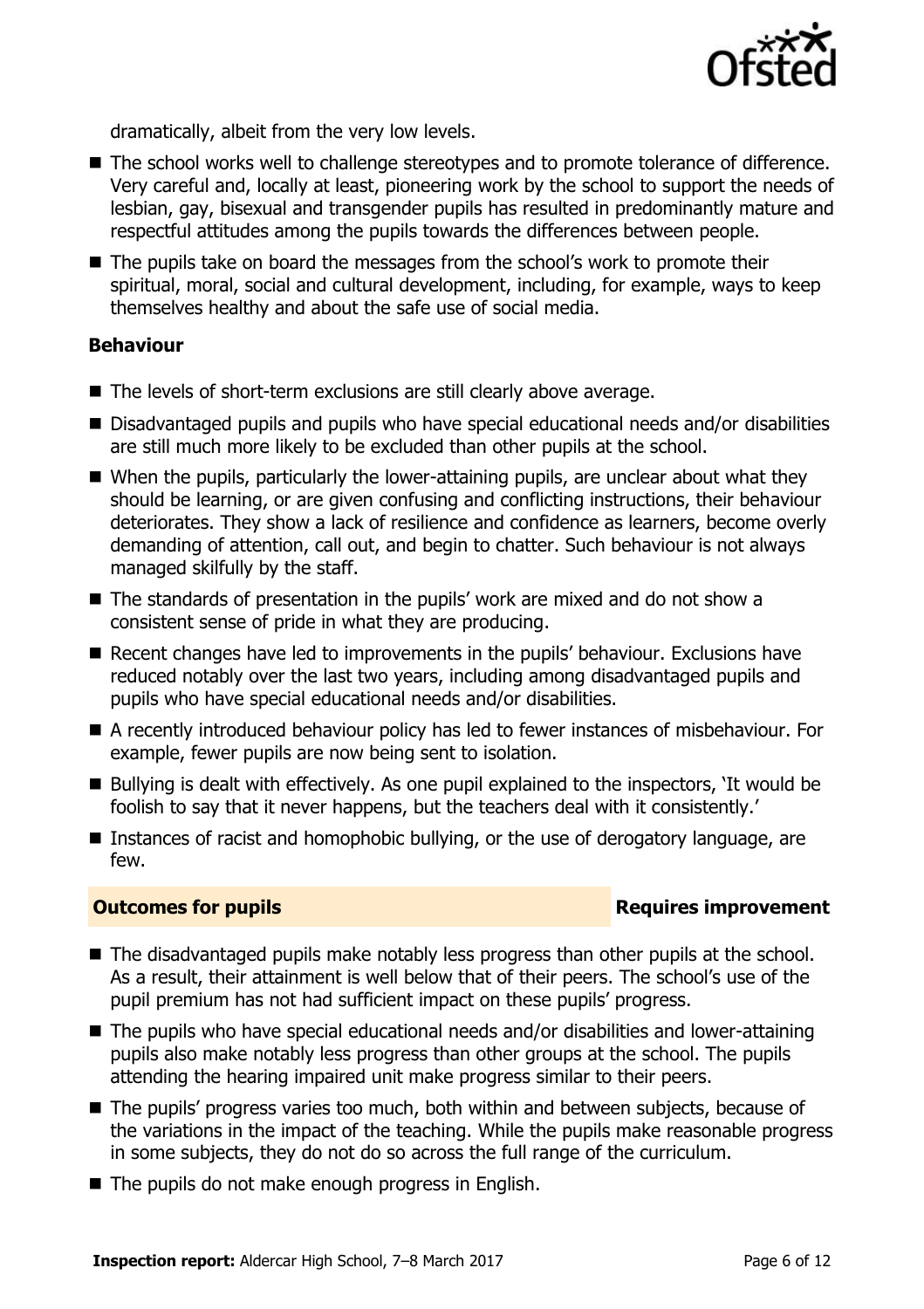

- While the pupils' attitudes and general demeanour stand them in good stead for life in modern Britain, they have been hampered in doing so until very recently by belowaverage attainment resulting from not making good progress.
- Currently, the pupils are making better progress than previously, including disadvantaged pupils and pupils who have special educational needs and/or disabilities. The improvements are recent, however, and have not been sustained.
- The pupils make reasonable progress in mathematics, including disadvantaged pupils and pupils with special educational needs and/or disabilities.
- The most able pupils make reasonable progress, including the most able disadvantaged pupils.
- The proportion of pupils who go on to further education, employment and training is average. It has improved steadily, particularly for disadvantaged pupils, who now go on to make positive choices in these areas as often as other pupils.

### **16 to 19 study programmes Requires improvement**

- The progress made by the students varies too much, as it does in the main school. While the students make reasonable progress on some courses, on others they do not. That is the case across the range of courses, academic and vocational.
- The leaders have not focused effectively on improving the academic progress of the students.
- As in the main school, the effectiveness of the teaching varies too much. The teaching in the sixth form does not provide sufficient challenge for the most able students.
- At the moment, the individualised study programmes provided for the students do not enable all of them to work towards qualifications at an appropriate level. This has had a negative effect on students' achievements.
- For example, the sixth form does not provide sufficient opportunities at level 2 to meet the needs of the students; the leaders have set out plans to rectify this matter by next academic year.
- $\blacksquare$  Most of the students who retake GCSEs with a view to improving their grades in English and mathematics do not succeed in doing so.
- The students are often unable to explain how the comprehensive range of enrichment activities and opportunities available to them contribute to their learning and development. This includes opportunities to support the life and work of the main school and to learn about fundamental British values.
- $\blacksquare$  In the most effective teaching, the students respond well to the teachers' questions, are helped to take risks that help them to learn, and are encouraged successfully to interact with each other. The teachers use good subject knowledge to devise imaginative and creative opportunities for the students to learn, which get a strong response from the students.
- The students feel nurtured in the sixth form. This is something that, understandably and justifiably, they value greatly. It contributes significantly to their sense of safety and well-being.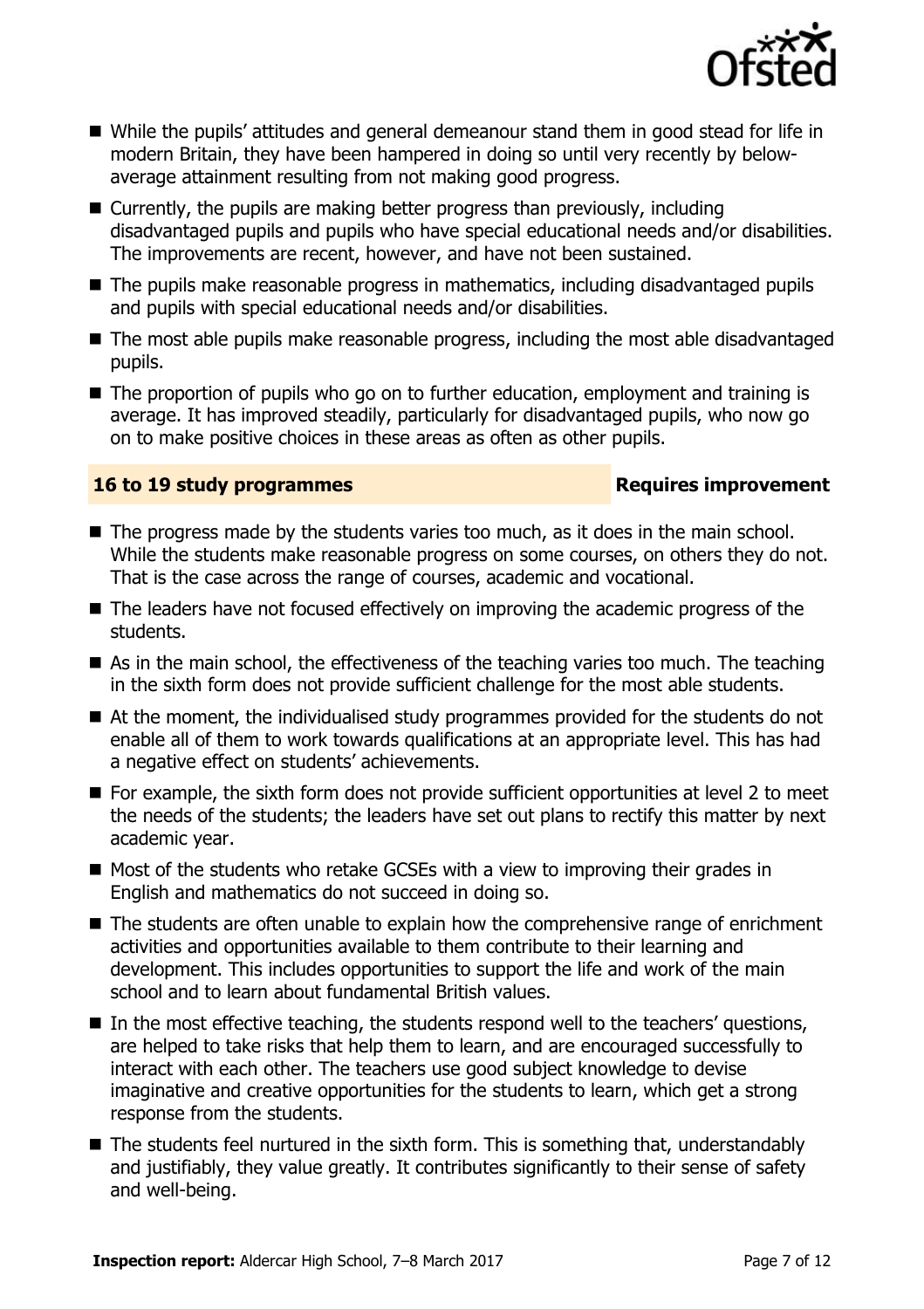

- The inspectors found examples of some inspirational work with students who have special educational needs and/or disabilities that enabled students, who would otherwise struggle to do so, to express feelings and to discuss emotions.
- The sixth form meets the requirements of the 16 to 19 study programmes. Mostly, the students complete the courses that they start.
- The students are helped to go on to a good range of opportunities after the sixth form, including apprenticeships.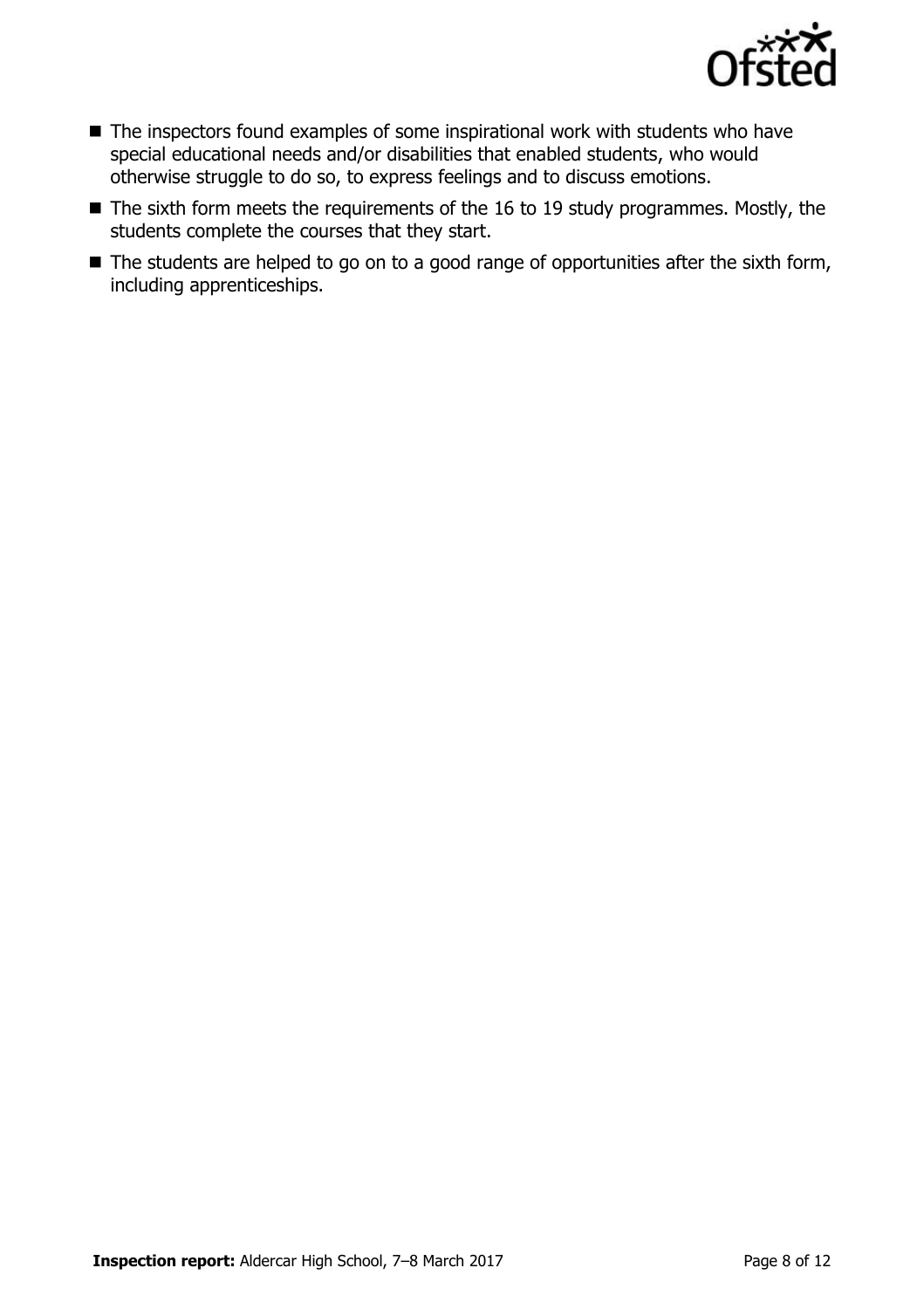

# **School details**

| Unique reference number | 112939     |
|-------------------------|------------|
| Local authority         | Derbyshire |
| Inspection number       | 10019545   |

This inspection of the school was carried out under section 5 of the Education Act 2005.

| Type of school                                           | Secondary                    |
|----------------------------------------------------------|------------------------------|
| School category                                          | Community                    |
| Age range of pupils                                      | 11 to 18                     |
| Gender of pupils                                         | Mixed                        |
| Gender of pupils in 16 to 19 study<br>programmes         | Mixed                        |
| Number of pupils on the school roll                      | 639                          |
| Of which, number on roll in 16 to 19 study<br>programmes | 144                          |
| Appropriate authority                                    | The governing body           |
| Chair                                                    | James Shephard               |
| <b>Headteacher</b>                                       | Jon Crone                    |
| Telephone number                                         | 01773 712477                 |
| Website                                                  | www.aldercarhighschool.co.uk |
| <b>Email address</b>                                     | info@aldercarhigh.co.uk      |
| Date of previous inspection                              | 24-25 September 2014         |

### **Information about this school**

- The school meets the government's current floor standards.
- The school is smaller than the average-sized secondary school.
- The proportion of disadvantaged pupils is above average. The proportion of disadvantaged students in the sixth form is similar to that in the main school.
- The proportion of pupils who have special educational needs and/or disabilities is below average for the 'SEN support' group; it is much higher than average for pupils with a statement of special educational needs, or an education, health and care plan. More than one sixth of the students in the sixth form have special educational needs and/or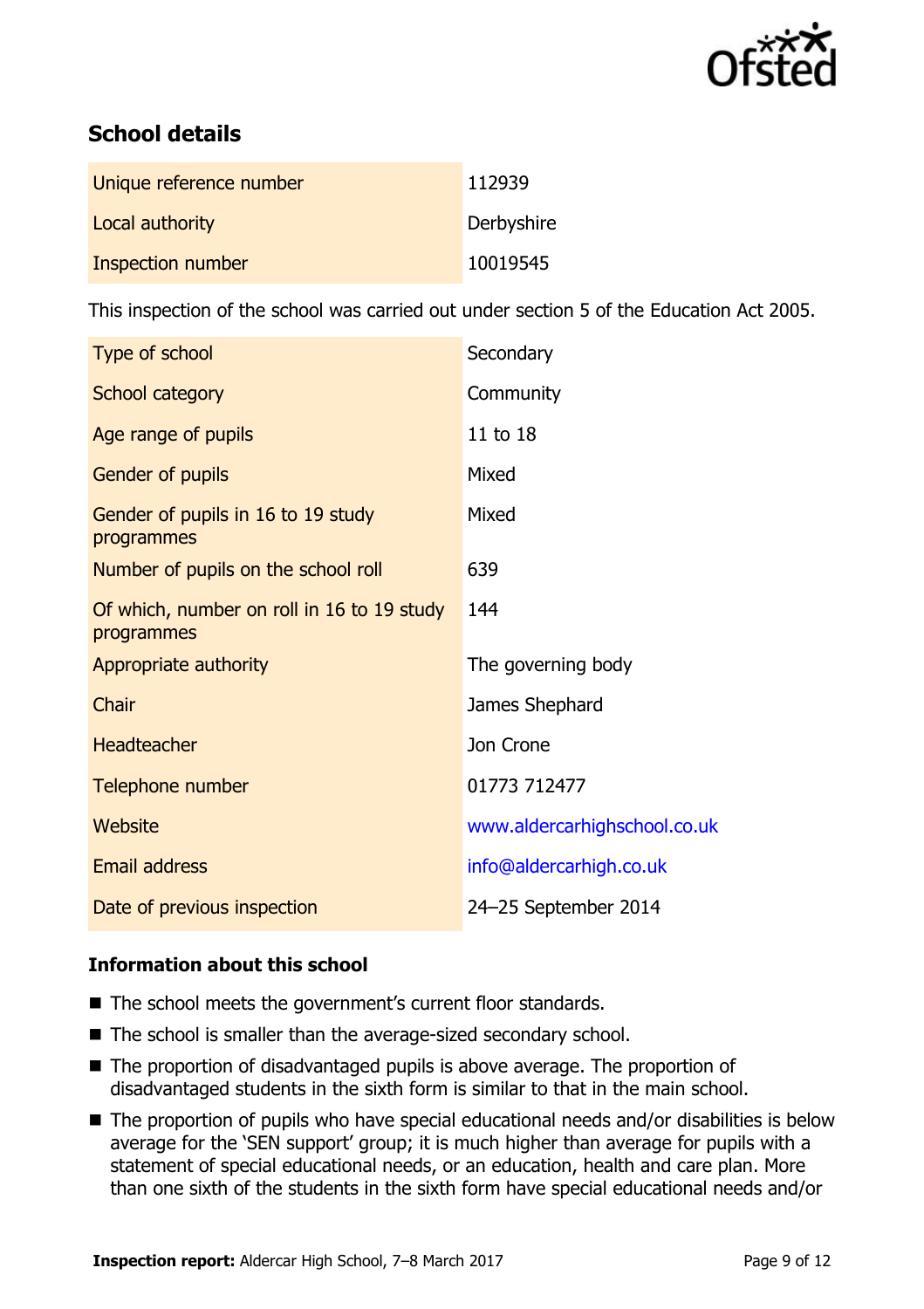

disabilities.

- The school includes specially resourced provision for pupils who have special educational needs and/or disabilities. It hosts a unit for eight deaf and hearingimpaired pupils.
- The school uses no alternative provision.
- The school has experienced considerable turbulence with staffing since the last inspection. Significant progress has been made and the school has a full complement of staff for September 2017.
- The headteacher joined the school in September 2016.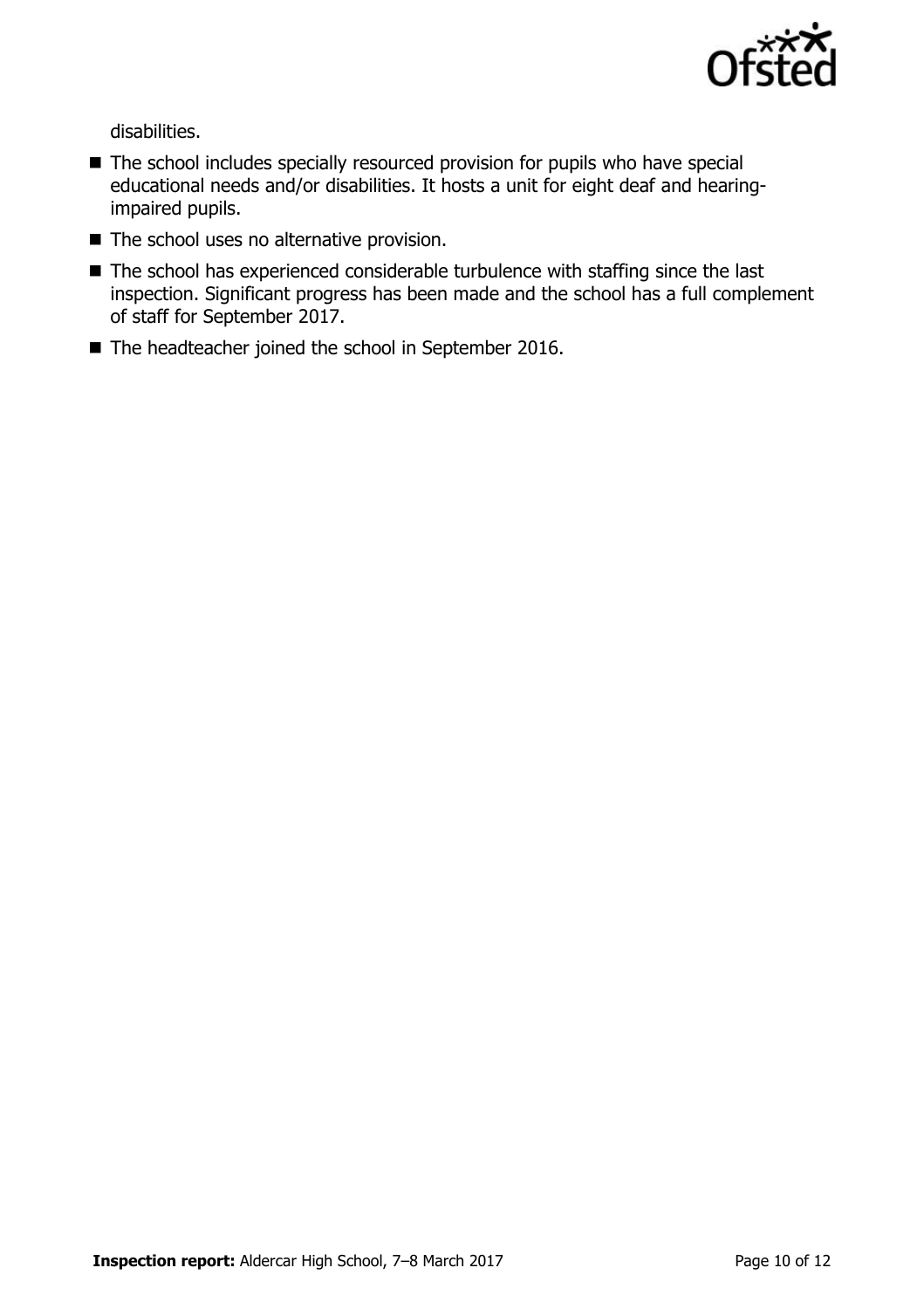

# **Information about this inspection**

- The inspectors observed lessons throughout the school and in all classes. They carried out other visits to classrooms to look at particular aspects of the school's work and scrutinised examples of the pupils' and students' work.
- The inspectors held meetings with leaders and other staff at the school, including from the hearing impaired unit, and with members of the governing body.
- They spoke with pupils in groups, in lessons, and around the school.
- The inspectors checked the 26 responses on Ofsted's online questionnaire, Parent View, and looked at the text comments submitted by those parents.
- The inspectors looked at inspection questionnaires returned by the staff.
- The inspectors looked at a range of documentation, including the school's development plan and self-evaluation, policies and records relating to safeguarding, records relating to the pupils' behaviour, the school's information about the pupils' attainment and progress, and other information about the work of the school.

### **Inspection team**

| Clive Moss, lead inspector | Her Majesty's Inspector |
|----------------------------|-------------------------|
| Julie Robinson             | Ofsted Inspector        |
| <b>Stephen Long</b>        | Ofsted Inspector        |
| <b>Sian Hampton</b>        | Ofsted Inspector        |